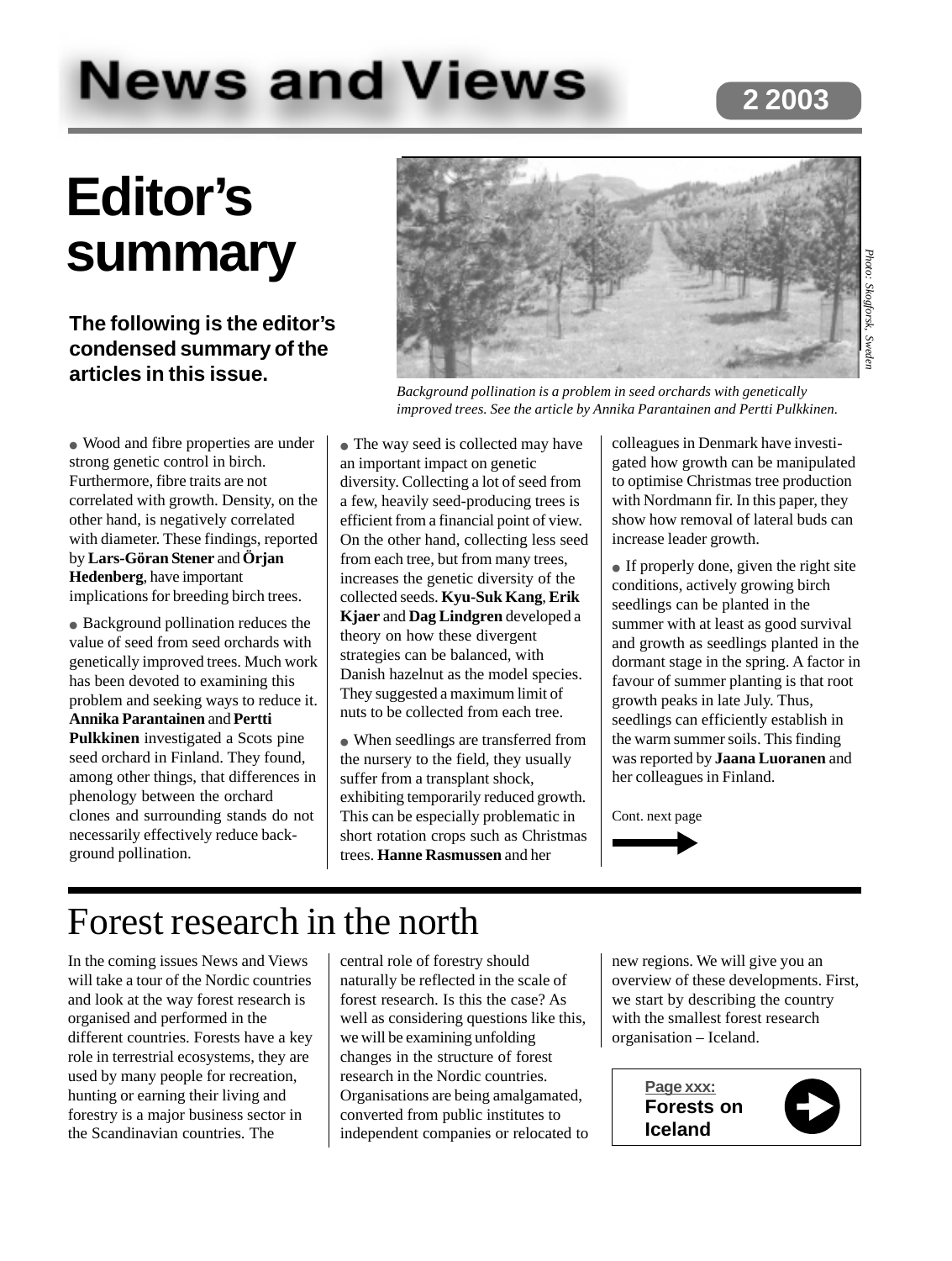● Pre-commercial thinning has traditionally been carried out by cutting down secondary stems at the base of the stem. An alternative, and practically attractive, method would be to top the stems at a higher level on the stem. **Karin Fällman** and her colleagues at SLU in Sweden compared the results of topping at different stem heights in birch with conventional and no pre-commercial thinning. They found that topping increased the quality of the remaining stems. The recommendation is to top secondary stems at 60% stem height.

● Mixtures of Norway spruce and Scots pine grow as well as monocultures of the species. Admixture of some spruces in a pine stand can even result in higher volume increments than in a pure pine stand. **Magnus Lindén** and **Erik Agestam** based their conclusions on experimental plots in southern Sweden established over 20 years ago.

● After a strong thinning, such as a shelterwood cut, diameter increases. And, it increases more at the basal part of the stem, thus causing stem form to deteriorate. **Per Holgén** and his colleagues report stem form reactions to shelterwood cutting in a spruce stand.

• Computer tomography can be used to create images of the internal properties of stems, and much work has been devoted to the use of this technique for sorting individual logs based on quality. In his paper, **Urban Nordmark** presents a method to model the internal knot structure in sawlogs from young Scots pine.

• Logging requires an input of energy, and the amount of energy consumed must be considered when the environmental impact of forestry is evaluated. **Radomir Klvac** and his colleagues developed a new computer model, which they used for comparing

energy use in mechanized wood harvesting systems in Ireland and Sweden. They found, among other things, that fuel consumption was the major energy component, and that energy use per harvested cubic metre was slightly higher in Ireland compared with Sweden. They also suggest a strategy to reduce energy consumption.

• The paper industry is an international business and investments are not bound by national borders. The factors that affect investment location decisions in Europe were analysed by **Robert Lundmark**. He found that labour costs, distance to main markets and agglomeration effects determined investment levels. The effect of raw material prices and availability is more ambiguous, but in the long run, it seems that waste paper availability is important to attract industry.

# New SNS projects

**In its meeting in November 2002, the SNS board granted financial support to three new research projects and one pilot project.**

## 1. Genetic variation of structural timber quality

Most Nordic sawn timber is used for structural purposes. Such timber should be suitable for constructions and in many cases carry a load. Therefore, the quality of structural timber may be defined in terms of shape stability, strength and stiffness. Inadequate shape stability of sawn timber is a major problem for the sawing and building industries, manifested in trends away from the use of wood, such as large-scale replacement of wooden studs with steel studs. Furthermore, there are warning signs that there may be further reductions in the stiffness of wood from fast-growing plantations.

The new project will study the

possibilities to improve the structural timber quality of Norway spruce by tree breeding. Wood samples will be taken from Nordic field trials and special emphasis will be put on deriving genetic parameters and molecular markers for spiral grain, microfibril angle and wood density: key properties for structural timber quality. The SilviScan instrument at STFI in Sweden will be used to measure the wood properties.

The project will last for three years (2003–2005) and will be carried out in collaboration between Skogforsk (Norway), METLA (Finland), KVL (Denmark), STFI (Sweden) and Skogforsk (Sweden). The contribution



from SNS will amount to 500 000 NOK each year. The project will also be supported by national funds.

*Contact: Björn Hannrup bjorn.hannrup@skogforsk.se*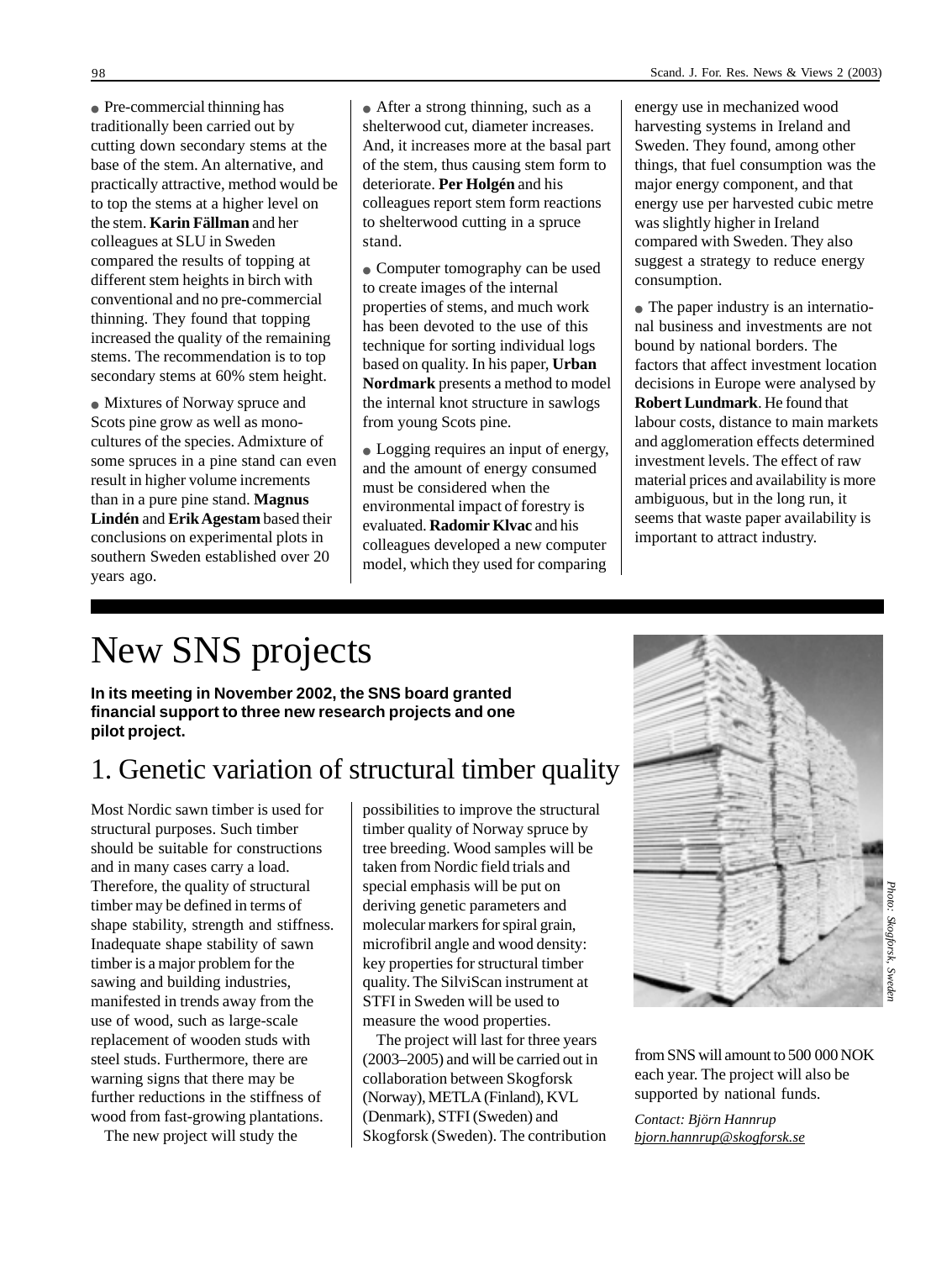### 2. The potential of larch wood for exterior use

Public concern and legislation have imposed restrictions on the use of chemical treatment to avoid biological deterioration of wood. Throughout the Nordic countries interest has turned to species with naturally durable heartwood, e.g. larch, and/or heat treatment as alternatives to chemical preservatives. The overall objective of this project is to improve our knowledge of the durability and weathering properties of untreated larch wood in

outdoor above-ground applications, compared to Scots pine, Norway spruce and heat-treated wood. A series of laboratory investigations will be performed, supplemented by a field test of natural weathering. Participants in the project are the Technical University of Denmark (DTU), Lund University in Sweden (LTU), Icelandic Forest Research staff, the Finnish Forest Research Institute (METLA),

the Norwegian Forest Research Institute (Skogforsk), the Lithuanian Forest Research Institute and the Swedish University of Agricultural Sciences (SLU). The project will be sponsored by SNS, which will provide 500.000 NOK in each of the three years 2003—2005.

*Contact: Professor Andreas Bergstedt, abe@kvl.dk*

### 3. Nordic thinning experiments in Norway spruce

Thinning is a regular component in management programs for Norway spruce, but it can cause major problems. Norway spruce needs thinning in order to reach timber dimensions sufficiently rapidly for economic viability, but thinnings introduce a high risk of windthrow. Thinnings also create opportunities for root rot infections to establish through the stumps. Changing market situations have strong implications for the financial impact of thinnings. For example, reduced wood prices and increased labour costs make early thinnings of small trees increasingly unprofitable. On the other hand, mechanized harvesting and utilisation of wood for energy balances some of these cost problems.

The new project will analyse and evaluate thinning practices for Norway spruce, based on a series of thinning experiments set up in Sweden, Norway and Denmark. The experiments are part of the IUFRO series on thinning of Norway spruce, established in 15 European countries in the late 1960s. The research objectives of the project can be grouped into two main areas: 1) Understanding wood production – interactions between site conditions and thinning practices, and optimisation of harvesting in relation to volume growth

2) Operational silviculture – early final crop tree selection and mechanization. The project will last for three years and will be led by Professor Jens Peter Skovsgaard at the Danish Forest and Landscape Research Institute. The other participants will be the Swedish University of Agricultural Sciences (SLU) and the Norwegian Forest

Research Institute (Skogforsk). SNS will support the project, providing 250.000 NOK in 2003 and 210.000 NOK in 2004 and 40.000 NOK in 2005.

*Contact: Professor J-P Skovgaard, jps@fsl.dk*



# 4. Information technology and the Nordic forest sector: A pilot study

SNS has granted 50.000 NOK for a pilot study that will assess the impact of information technology on the Nordic forest sector. The project will formulate a research proposal for the period 2004–2006. The effects of IT will be analysed in the whole chain from final product demand back to the forest. At this pilot level, the project will focus on defining and formulating specific research topics that would

benefit from co-operation between the Nordic countries.

The project is to be coordinated by Lauri Hetemäki at METLA in Finland. Other participants are Växjö University in Sweden and the Agricultural University of Norway.

#### *Contact: lauri.hetemäki@metla.fi*

*Computer-aided forest mensuration is only one example of IT use in forestry.*

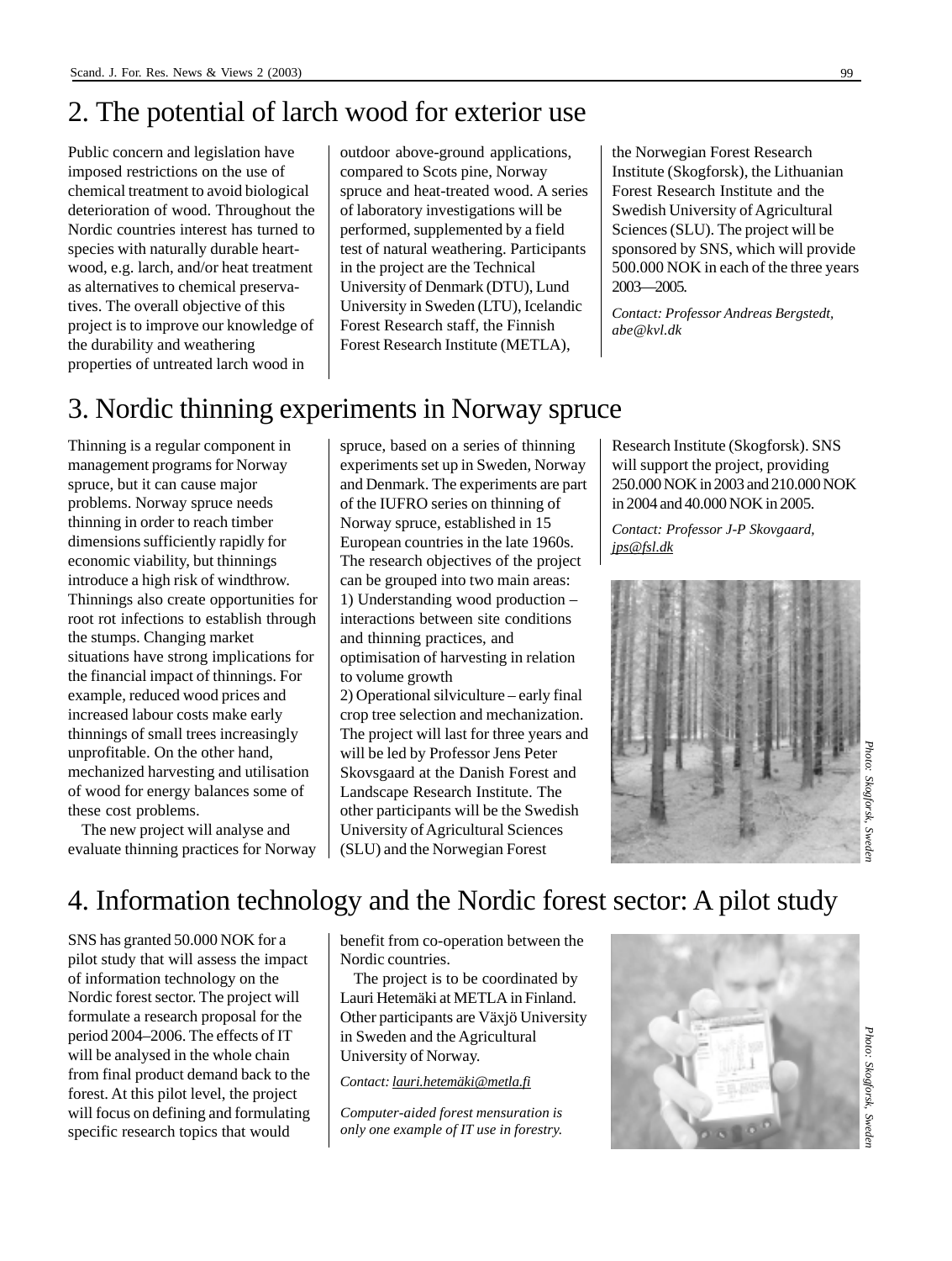# **Forests returning to Iceland**

At the time of human settlement over 1100 years ago, birch forests and woodland probably covered 25–40% of Iceland's land area. However, soon after settlement the Icelandic birchwoods were pushed back by clearings and sheep grazing. In the early 20<sup>th</sup> century they covered only 1% of the land.

#### **Increasing forest area**

Organised forestry started with the planting of a pine stand at Thingvellir in 1899. Planting increased in the 1950's, mainly with exotic conifers such as Sitka spruce, Scots pine, lodgepole pine and Siberian larch. Another leap in afforestation through planting took place in the 1990's. At present some 5 million seedlings are planted each year, and the forest area is increasing by 1,000–1,500 hectares per year. The most commonly planted species now are birch and Siberian larch, each accounting for 30% of the total, followed by Sitka spruce (12%), lodgepole pine (10%) and black cottonwood (6%). The remaining 12% of the planted trees represent over 20 species.

#### **Icelandic forests in figures**

| $(<5$ m tall)         | Natural Betula pubescens scrub<br>100,000 ha |
|-----------------------|----------------------------------------------|
| $(55 \text{ m tall})$ | Natural Betula pubescens forest<br>20,000 ha |
| Plantations           | 20-30.000 ha                                 |

Most of the plantations are less than 15 years old. About 1/4–1/3 **consists of Larix sukaczewii**, 1/4 of native birch and the rest is made up of about 10 other species including lodgepole pine, Sitka spruce, Engelmann spruce, Norway spruce and black cottonwood.

The figures are estimates given by Thröstur Eysteinsson. There is still no nationwide forest inventory as yet, so it will be some years before "true" figures are available.



#### **Forest Service**

The Icelandic Forest Service played a central role in the early afforestation. But, since the 1990s, planting has been handled by other organisations. Six Regional Afforestation Projects have been established to manage the government scheme for afforestation on farms. Each farm afforestation grant covers 97% of establishment costs, including fencing, roads, site preparation, planting and the first thinning. The government funding amounted to 3.5 million USD in 2001. A goal of each regional afforestation project is to afforest 5% of the lowland area (below 400 m a.s.l.) in the next 40 years. It is estimated that within 50 years the forest and woodland area will have doubled from today's 1.3% to 2.5% of the land area.

The first forestry law was passed as early as 1907, and since then the forestry goals have been to protect the native forest and to afforest treeless land. The harsh conditions on Iceland

require careful maintenance. For example, harvesting is only allowed through selective thinning.

#### **Breakthrough**

Forestry has a short history on Iceland. All wood used for construction has been imported, and until very recently the Icelandic forests were used solely as a source of fuel. However, some of the stands planted with exotic tree species have reached sizes at which they need thinning. Recently, the first truck-load of slender spruce logs was taken out from a thinning and used for making fish drying-racks. The raw material for these racks has been imported from Norway to date.

"We now have large areas of forests from which we can harvest 6–8 m poles in thinnings, says Thröstur Eysteinsson. We are of course far from being self-sufficient in this product, but it is still a break-through for Icelandic forestry".

*Currently, Icelandic birch is used almost exclusively for firewood.*

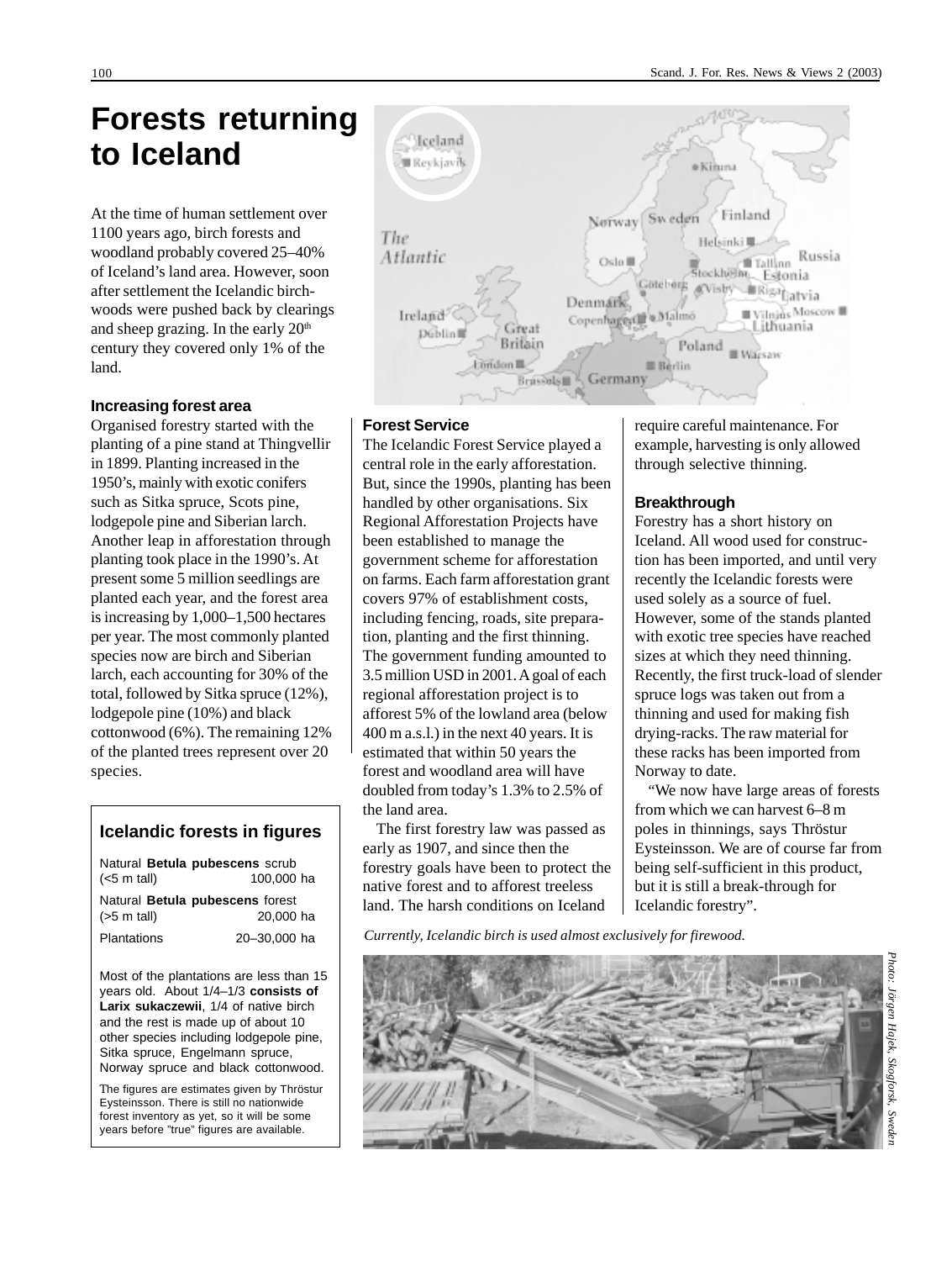### **Forest research in Iceland**

Forest research in Iceland is mainly executed by the Iceland Forest Research, a branch of the Icelandic Forest Service. The branch office, located at Mogilsa outside Reykjavik, has 15 employees, seven of whom are researchers. In addition, research is performed by various personnel in other parts of the Icelandic Forest Service, e.g. the extension department.

#### **Trained abroad**

Since there is no forestry school and no forestry degrees are awarded at university level in Iceland, all researchers are trained abroad. Four researchers have a PhD degree in forestry, geology or related fields from Sweden or Denmark. Another three researchers have Masters degrees in forestry from Norway or the UK. The head of the research branch is Adalsteinn Sigurdsen. Practical foresters are also trained abroad. At present, 32 foresters or forest technicians are active on Iceland. Most of these have been trained in Norway, but recently large proportions have also been educated in Ekenäs in Finland.

#### **Genetics important**

The main fields of research have traditionally been provenance testing and tree improvement, since afforestation of bare land has been a major issue in Icelandic forestry. Forest genetics is still important, but the research has recently been oriented more towards ecology, e.g. the maintenance of natural birch forests.

#### **Carbon storage**

The role of the forest in carbon sequestration has also become increasingly important. One researcher is working fulltime on this issue, and several others part time.

"Carbon storage in wood has become an important argument for planting trees", says Deputy director Thröstur Eysteinsson. "We are investigating the potential of tree planting to add to our commitments set by the Kyoto agreement".

Forestry related research is also conducted by the Natural History Institute, the Agricultural Research Institute and the biology department at the University of Iceland.

Sources: "Icelandic forestry in 2002", a report from the Icelandic Forest Service, and personal communications from Thröstur Eysteinsson, Deputy Director at the IFS. Contact: throstur@skogur.is



*Scaffolding erected in a 35 year old* Larix sibirica *stand at Mjoanes, east Iceland, as part of ICEWOODS, a new research project that will focus on changes in species composition of birds, soil invertebrates and vascular plants that have occurred following afforestation with the introduced Siberian larch as well as changes in carbon sequestration, NPP and soil efflux of carbon.*

# **New dissertations**

When a new breeding program is started, one has a unique opportunity to define a management program for the breeding stock that optimises genetic diversity and gain while minimizing inbreeding. **Seppo Ruotsalainen's** dissertation covers these issues for a breeding program with Scots pine. Some of the findings are:

• Sub-lining of the breeding stock according to the genetic value of the plus trees can

increase genetic gain and avoid inbreeding.

- $\bullet$  If the size of the breeding population increases by 20%, the genetic gain in the second cycle breeding stock can be increased by 10%.
- Forward selection is not usually recommended for practical tree breeding.

*Contact: Seppo.Ruotsalainen@metla.fi*

#### **Long-term tree breeding program Gene conservation of broadleaved trees**

Many European countries have signed the Forestry Convention, which requires gene conservation programs to be developed for broadleaved tree species. An essential question to consider is whether conservation strategies should be specific for each tree species, depending on their genetic structure. **Virgilijus Baliuckas** from Lithuania recently completed his PhDthesis "Life history traits and broadleaved tree genetics" at

SLU in Uppsala. He studied the within- and amongpopulation variation in a large number of broadleaved species in Sweden, complemented with a study on oak in Lithuania. He did not find any strong evidence that the variation structure differs between climax and pioneer species, or between insect- and windpollinated species.

*Contact: virgis.baliuckas@takas.lt*